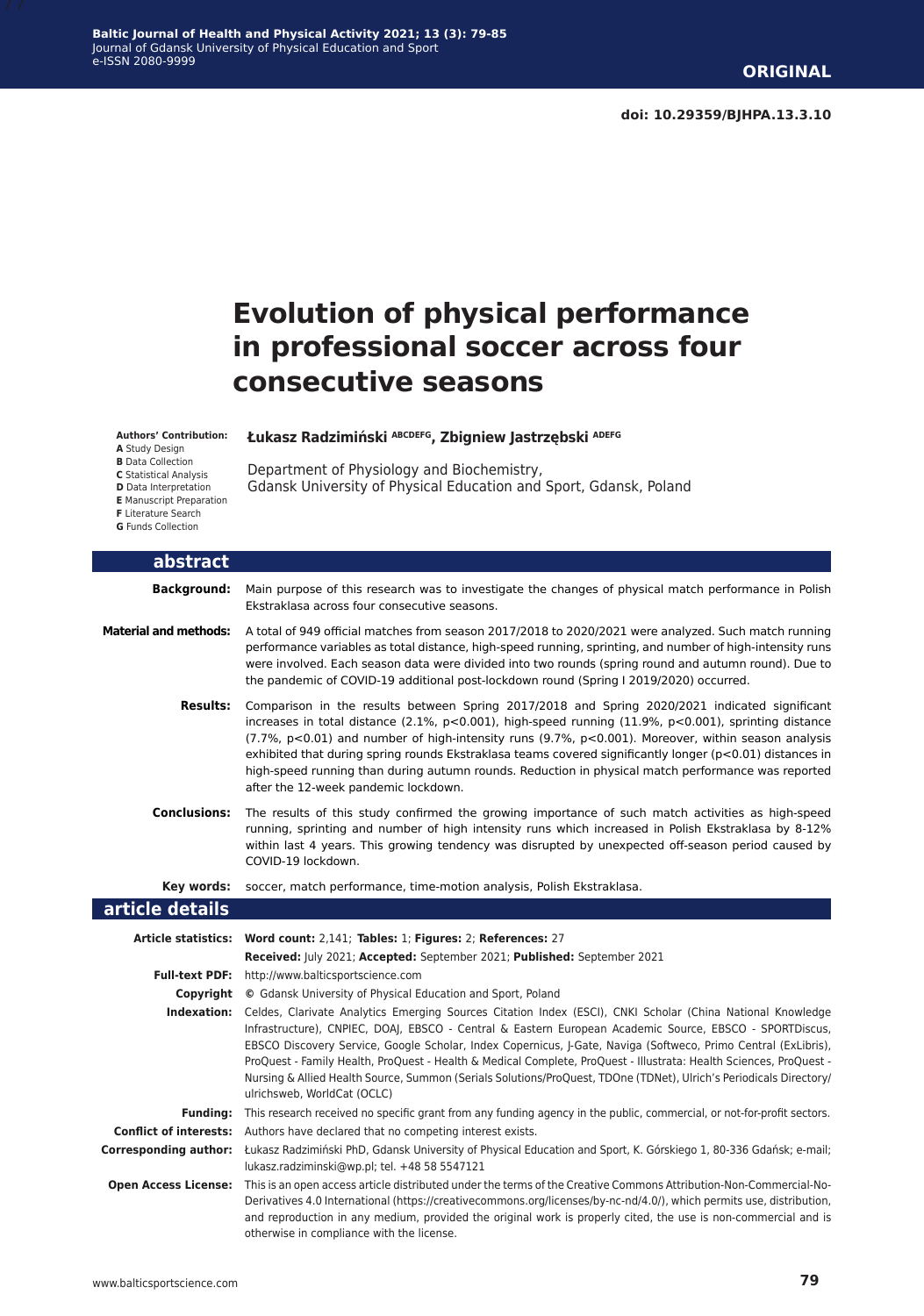## **introduction**

Soccer is one of the most popular sports in the world. Due to the development of available technologies there is still growing interest in the research concerning the physical match performance. Over the past twenty years numerous studies investigated the running demands of the official soccer games [1-3]. Distance covered by the players is dependent on several variables such as playing position  $[4]$ , match outcome  $[5]$ , players body composition [6] or their physical fitness [7].

Conventional time-motion analysis usually involve data of total distance (TD), distance covered in different speed zones and number of high-intensity runs or sprints. However, the definitions of kinematic zones vary widely. Several previous studies highlighted the necessity of unifying the division of the most commonly used speed zones or to individualize the data according to players potential[8, 9]. The homogenous criteria of setting the time-motion ranges would allow coaches and sport scientists for reliable comparison of analysis from different researches. Moreover, such analysis could establish the physical demands of soccer players from different levels of competition.

The evolution of soccer match performance have been previously investigated in certain leagues. Barnes et al.[10] analyzed the changes in physical demands of English Premier League across 7-season period. It was established that although the total distance covered by the players was relatively constant, the high-intensity running and sprinting distance increased by 30-35%. Recent analyses by Zhou et al.[11, 12] reported the changes of technical and physical performance during official matches in Chinese Soccer Super League registered form season 2012 to season 2017. Similarly to Barnes et al.[10] TD remained stable, while high-speed running and sprinting performance increased during investigated period of time. Furthermore, the negative effect of total distance in possession on the winning the game and positive effect of total distance out of possession on winning the match in Chinese League was detected. These studies clearly indicate that physical demands of modern soccer are still evolving.

Although, there has been growing interest in the competition of Polish Ekstraklasa, the number of scientific papers examining the physical match performance in this league is still very limited [13]. Previous researches concerned such topics as trainingloads [14] or changes in selected blood parameters across the season [15]. To our best knowledge no longitudinal study investigated the changes of physical match performance in Polish Ekstraklasa to date. Following the potential evolution of soccer match requirements provide numerous practical information for soccer coaches and is very useful for preparing the training programs. Therefore, the main purpose of this study was to investigate the physical demands of professional soccer players, and to identify potential changes in physical match performance in Polish Ekstraklasa teams across four consecutive seasons. Based on previous research it was hypothesized that increasing trends of high-intensity performance will be detected.

## **material and methods**

### **design**

A total of 949 official Polish Ekstraklasa (highest level of competition in Poland) matches from season 2017/2018 to 2020/2021 were analysed in the study. The competitive season in Polish Ekstraklasa consists of 2 rounds: Autumn round (from July to December) and Spring round (from February to May). Break between the rounds typically lasts from 7 to 9 weeks. For this reason analysing the data divided into two round seems to be justified. Due to uncompleted data only spring round of season 2017/2018 was taken into consideration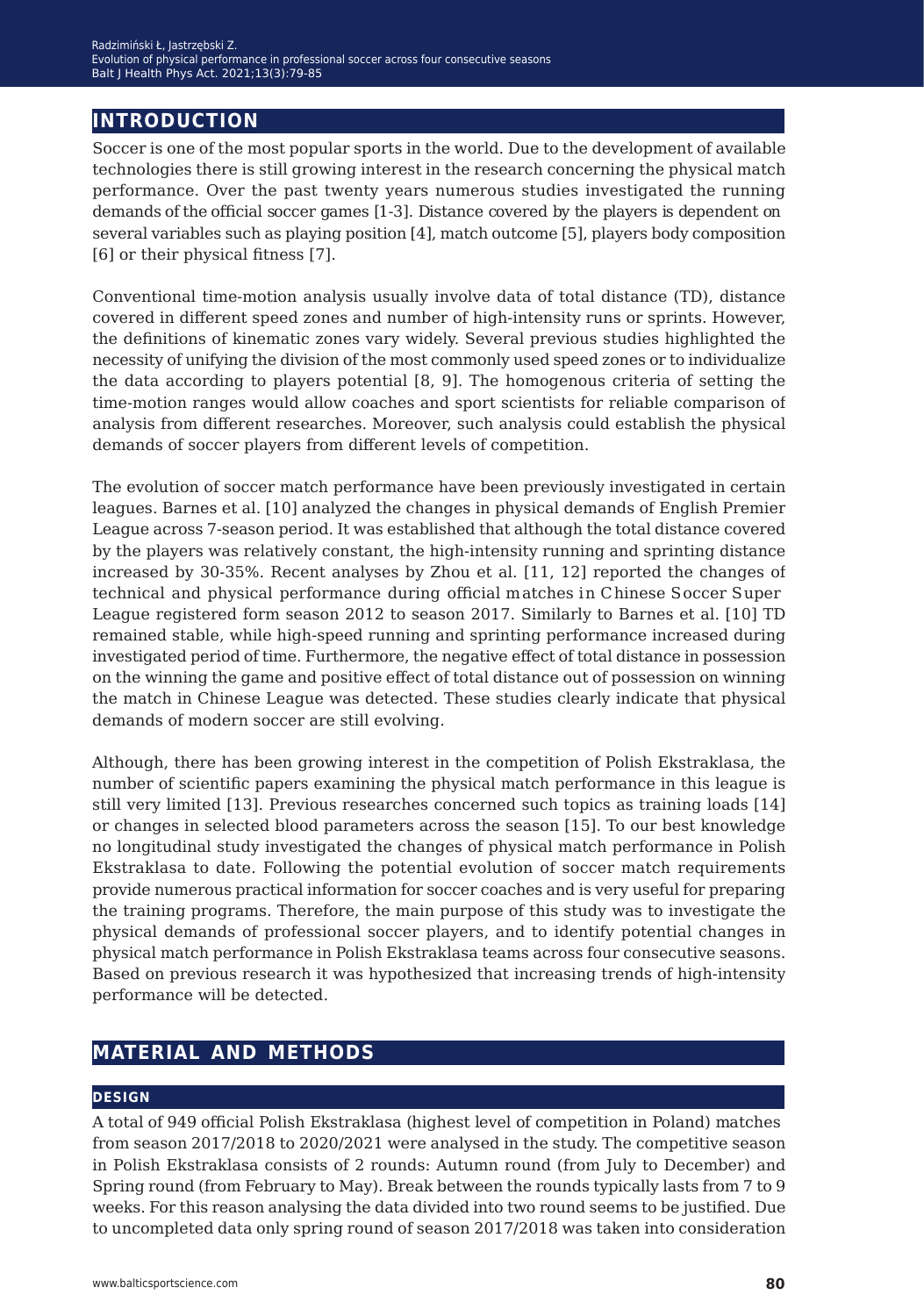in current research. Furthermore, because of the COVID-19 pandemic lockdown the schedule of season 2019/2020 was modified. After 6 matchdays of the Spring round the competition was suspended and the season restarted at the beginning of May, after 81days lockdown. Therefore, the spring round of season 2019/2020 was divided into two rounds: Spring I (before the lockdown) and Spring II (after season resumption). Between seasons 2017/2018 and 2019/2020 Ekstraklasa was played according to ESA 37 system involving37 matchdays. After elongated 2019/2020 season, during 2020/2021 competition each team completed only 30 matchdays. Detailed schedule of the analysed seasons is presented in Figure 1.



Fig. 1. The timeline of competition and preseason periods from season 2017/2018 to 2020/2021 in Polish Ekstraklasa

### **data collection**

The data used physical match performance was obtained from a third-party, https:// tracabportal.azurewebsites.net/login, usingcomputerised multiple-camera optical tracking system TRACAB® (ChryronHego VID, New York, NY) with sampling frequency of 25 Hz, which was previously validated [16]. The data was provided under scientific cooperation with a football clubs currently appearing in Polish Ekstraklasa. The metadata would allow someone else to re-identify teams and possiblyplayers. However, access to the data should be possible from the third-party. The data acquired were so called 'excel dumps' of player statistics per match. Access to the data can be organized by contacting Match Analysis Hub: info@chyronhego.com.

The match running performance was divided into the following categories: total distance covered (TD), high-speed running (HSR, 19.8-25.1 km⋅h<sup>-1</sup>), sprinting (>25.2 km⋅h<sup>-1</sup>). Presented division of the speed zones was in line with Di Salvo et al.[4]. The total number of high-speed runs and total number of sprint was defined as a number of high-intensity actions (NHIR). Moreover the data of effective playing time (Et), which is defined as duration of play after subtracting the time taken up by all stoppages - when ball is out of play[17] were presented in the study as well.

#### **statistical analysis**

The results are presented as means  $\pm$  standard deviations and 95% confident intervals. The one-way analysis of variance (ANOVA) for independent variables was used to detect potential differences between the rounds. Pairwise comparisons were conducted via Honest Significant Difference Tukey's post-hoc test for unequal sample sizes. The significance level was set at p<0.05. All the analysis were performed using the STATISTICA software version 13.0 (TIBCO Software Inc, 2017).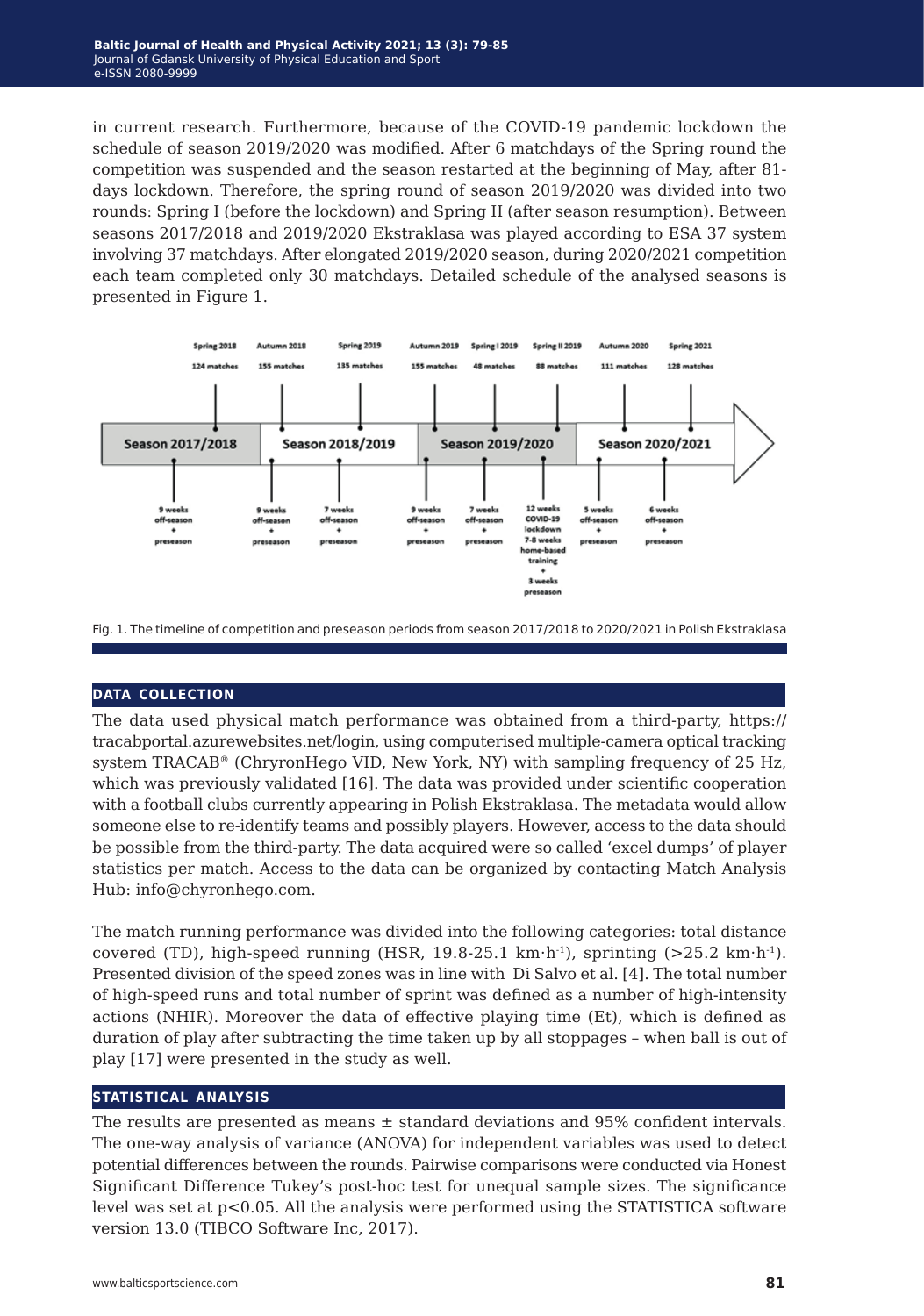## **results**

The duration of the match varied between 96.0 and 97.2 minutes, while  $\boldsymbol{\text{E}}_{_{\text{t}}}$  was in the range between 54.3 and 56.3 minutes. Thus,  $E_{t}$  comprised between 56.2 and 58.6% of total match time. Changes in physical performance variables are presented in Table 1 and Figure 2.

Table 1. Means and standard deviations of match duration, effective playing time and physical performance variables in Polish Ekstraklasa across four consecutive seasons

|                         | Season<br>2017/2018      | Season 2018/2019         |                              | Season 2019/2020             |                               |                                | Season 2020/2021               |                               |
|-------------------------|--------------------------|--------------------------|------------------------------|------------------------------|-------------------------------|--------------------------------|--------------------------------|-------------------------------|
|                         | Spring 2018<br>$(n=124)$ | Autumn 2018<br>$(n=155)$ | Spring 2019<br>$(n=135)$     | Autumn 2019<br>$(n=160)$     | Spring I 2020<br>$(n=48)$     | Spring II 2020<br>$(n=88)$     | Autumn 2020<br>$(n=111)$       | Spring 2021<br>$(n=128)$      |
| Match<br>duration [min] | $96.2 \pm 2.8$           | $96.4 \pm 2.1$           | $97.2 \pm 2.9**$             | $96.9 \pm 2.4$ <sup>*</sup>  | $97.1 \pm 2.9$                | $96.2 \pm 2.3$ <sup>†</sup>    | $96.4 \pm 3.2$ <sup>†</sup>    | $96.0 \pm 2.3$ <sup>#</sup>   |
| $E_{1}$ [min]           | $54.3 \pm 5.2$           | $55.2 \pm 4.5$           | $54.6 \pm 4.9$               | $56.0 \pm 4.7$ <sup>**</sup> | $55.7 \pm 5.0$                | $56.3 \pm 4.6$ <sup>**</sup>   | $56.1 \pm 5.3$ <sup>*†</sup>   | $56.0 \pm 4.7$ <sup>**</sup>  |
| TD [km]                 | $111.6 \pm 4.3$          | $112.7 \pm 4.5$          | $113.1 \pm 4.4$ <sup>*</sup> | $112.3 \pm 4.4$              | $114.5 \pm 3.6$ <sup>**</sup> | $111.7 \pm 4.6$ <sup>\$#</sup> | $112.8 + 4.4$                  | $114.0 \pm 4.4***$            |
| Sprinting [m]           | $1689.1 \pm 362.8$       | 1759.0±369.9             | $1768.6 \pm 352.9$           | $1738.5 \pm 362.3$           | $1800.7 + 339.2$              | $1720.6 \pm 332.6$             | 1784.9±360.8                   | 1819.7±362.5*                 |
| Relative TD<br>[m/min]  | $1160.6 \pm 49.8$        | $1169.3 \pm 52.0$        | $1164.2 + 52.3$              | $1160.2 \pm 51.7$            | $1180.3 \pm 47.6$             | $1164.1 \pm 45.3$              | $1171.3 \pm 56.0$ <sup>*</sup> | 1187.5±50.0*##&¥              |
| TD/E.<br>[m/min]        | $2074.7 \pm 192.9$       | $2051.5 \pm 15.2$        | 2084.8±163.6*                | $2018.1 \pm 154.2$           | 2071.6±170.6                  | $1998.1 \pm 158.7$ ****        | 2026.6±171.4                   | 2049.5±160.6 <sup>&amp;</sup> |

\* significantly different from Spring 2017/2018; # significantly different from Autumn 2018/2019; † significantly different from Spring 2018/2019; ‡ significantly different from Autumn 2019/2020; \$ significantly different from Spring I 2019/2020; <sup>&</sup> significantly different from Spring II 2019/2020; \* significantly different from Autumn 2020/2021; E<sub>r</sub> effective playing time, TD - total distance.



Fig. 2. Changes in HSR and NHIR (means and 95% confident intervals) across four seasons in Polish Ekstraklasa. Significantly different from: I - Spring 2017/2018; II - Autumn 2018/2019; III - Spring 2018/2019; IV - Autumn 2019/2020; V - Spring I 2019/2020; VI - Spring II 2019/2020; VII - Autumn 2020/2021

The average total distance covered by the Ekstraklasa teams in Spring 2020/2021 was 2.1% (114.0 km vs 111.6 km, p<0.001) longer than during Spring 2017/2018. Moreover, further analysis between Spring 2017/2018 and Spring 2020/2021 demonstrated significant increases in HSR (11.9%,  $p<0.001$ ), sprinting distance (7.7%,  $p<0.01$ ) and NIHR (9.7%, p<0.001). A comparative analysis of two rounds within one season exhibited that during the spring rounds (seasons from 2018/2019 to 2020/2021) Ekstraklasa teams covered significantly longer  $(p<0.01)$  distances in HSR than during autumn rounds of the same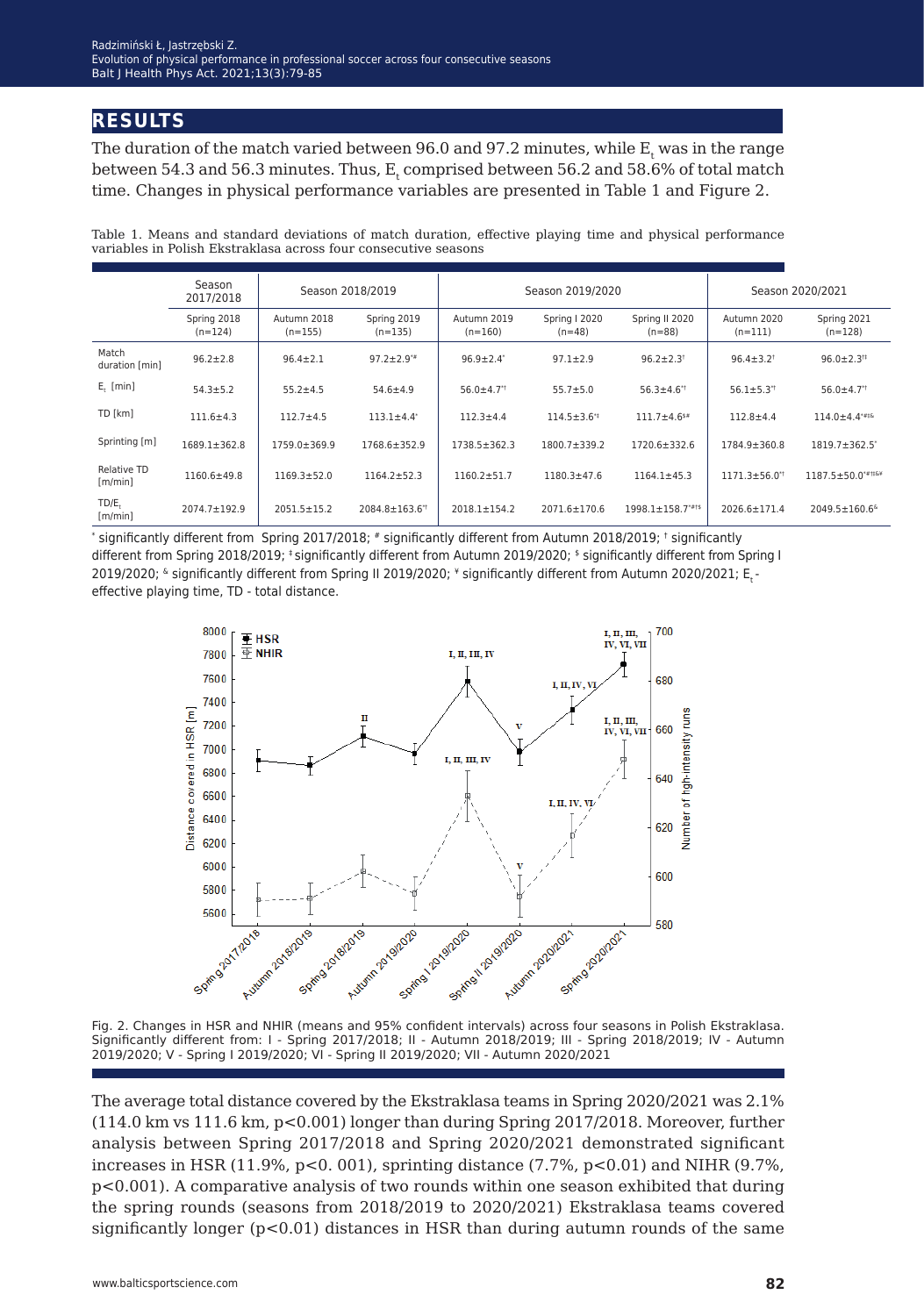seasons. Similar effect was observed for sprinting distance and NHIR, however the significance level of differences was not reached for all analyzed seasons. Furthermore, the significant reduction in physical match performance was reported after the 12-week pandemic lockdown. During second part of spring round 2019/2020 covered significantly shorter TD (2.3%, p<0.001), HSR distance (8.0%, p<0.001), NHIR (6.5%, p<0.001) and TD/Et (3.6%, p<0.05) in comparison with Spring I 2019/2020.

## **discussion**

This is the first longitudinal research analyzing the evolution of physical performance in Polish Ekstraklasa. Present study aimed to identifypotential changes and trends in match kinematics in professional soccer across four consecutive seasons. The results highlighted the nonlinear increases across four seasons in such variables as HSR distance, sprinting distance and NHIR. Moreover, significant differences between spring and autumn round of the same season were reported. Finally, the potential negative effect of pandemic lockdown on the physical match performance was detected as well.

Improvements in high-intensity match activities exhibited in current study across the analyzed period in Polish Ekstraklasa are in line with previous studies of Barnes et al.[10] and Bush et al.[18] who reported even larger increases in English Premier League between seasons 2006/2007 and 2012/2013. Results presented in these studies demonstrated that distance covered in sprinting and HSR increased by 30-55% and 29-33% respectively, while in Polish Ekstraklasa these improvements were between 8% and 12%. Different magnitude of changes were probably caused by longer analyzed period of time in Premier League the in Ekstraklasa (7 seasons vs 4 seasons). Similar comparison was presented by Zhou et al.[11] who displayed the data of physical and technical indicators of Chinese Soccer Super League across 6 seasons. This analysis exhibited significant differences between season 2012 and 2017 in total sprinting distance (9.8%), number of sprints (4.7%) and high-speed running (9.9%). Although, different speed zones (high-speed running: 19.1-23 km⋅h-1; sprinting: >23.1 km⋅h<sup>-1</sup>) were applied in this research, the direction of change is in line with our results.

The changes of physical match demands in professional soccer should be supported by modifications in the training process. Adjusting the weekly training load according to the demands of modern soccer seems to be a crucial task for coaches and sport scientists. Systematically increasing number of high-intensity actions during the match may contribute to larger hamstring injury occurrence. Nevertheless, some authors exhibited that training may not follow the game requirements correctly. Although the ankle sprain occurrence decreased significantly, [19] the hamstringinjury rates have increased [20]. Moreover, the annual increase in the ACL injury rate in professional soccer players was reported [21]. These trends may suggest that insufficient number of such prevention exercises as hamstring eccentric work and balance/proprioception exercises is applied to professional soccerplayers.

A comparison of the physical performance between the rounds showed that match activity in Polish Ekstraklasa teams is higher the spring round the during the autumn season. Nowakowska et al.[15] analysed the changes of selected blood parameters in Polish Ekstraklasa players along the competitive season. Interestingly, higher values of creatine kinase (CK) were obtained after the matches played during the springround. It is widely known that CK leaks in the plasma from skeletal muscle fibres during exercises characterized by repeated intensive muscle contractions [22]. Soccer match that involves numerous stop-and-go movements, sprints and changes of direction is undoubtedly such an exercise [23]. Thus, larger number of high-intensity actions performed in the spring rounds could possibly explain higher activity of CK in Ekstraklasa players during this part of the season. Chmura et al.[24] compared the runningperformance of German Bundesliga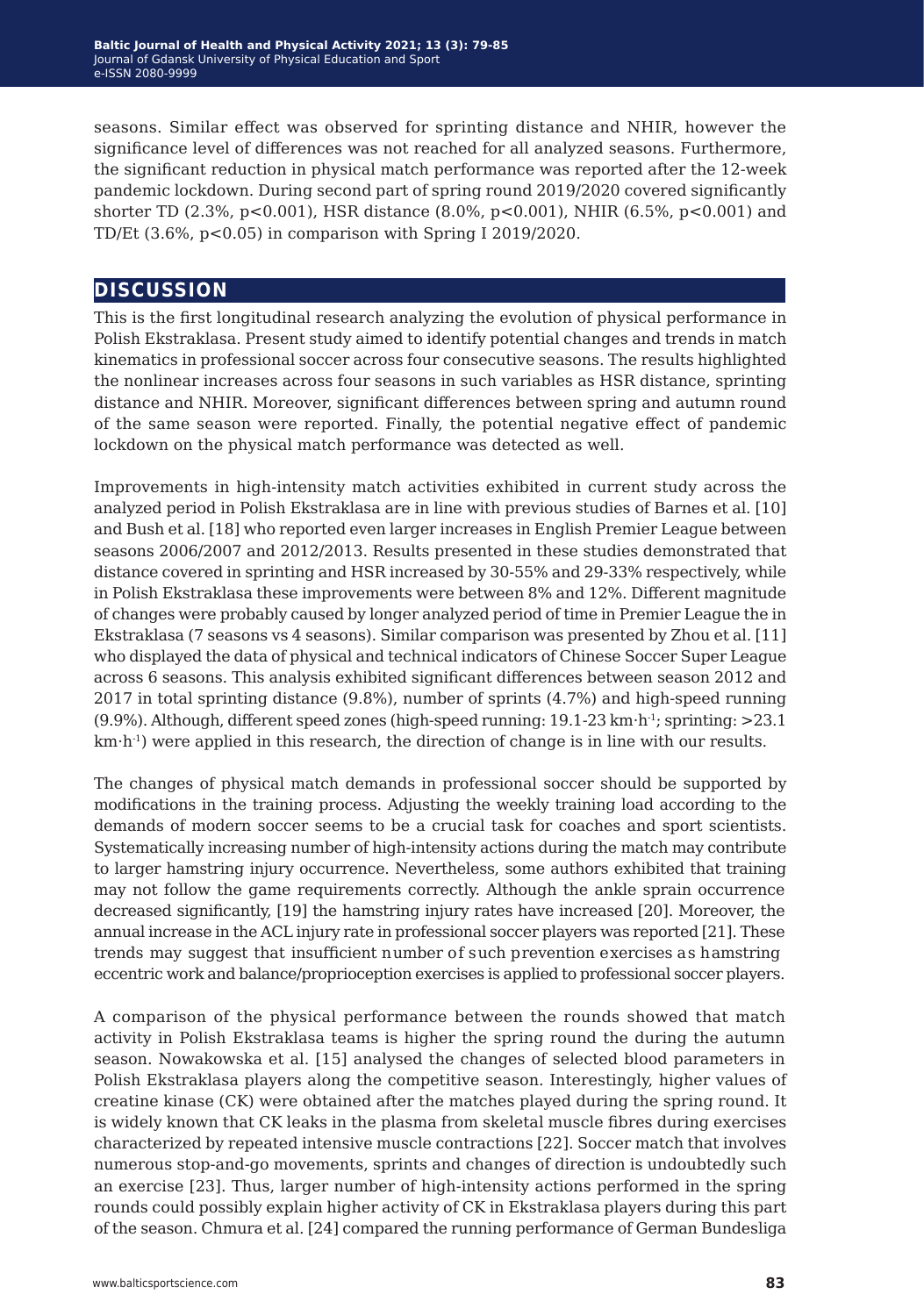players in spring and autumn round. They showed that distance covered with velocity above 4 m⋅s<sup>-1</sup> (14.4 km⋅h<sup>-1</sup>) was higher during the spring round then while autumn round. This effect is in agreement with the results presented in the current research. However, differences in the competition schedule (e.g. different duration of the between-rounds period) between the leagues should be taken into consideration.

Due to unexpected 12-week off-season period that occurred because of the COVID-19 lockdown, the spring round 2019/2020 was splitted into two sub-rounds. Such division clearly exhibited the negative influence of the unplanned season suspension on the physical match performance. The values of the time-motion variables (TD, HSR, sprinting distance, NHIR, relative TD and TD/E<sub>t</sub>) recorded during Spring II were lower in comparison with preceding (Spring I 2019/2020) and followinground (Autumn 2020/2021). Moreover, the increasing trend of high-intensity activities (HSR, sprinting, NHIR) was disrupted during post-lockdown period. Furthermore, the lowest NHIR and TD/Et among the entire analysed period were displayed exactly in the Spring II 2019/2020. The deterioration of physical match performance after the COVID-19 lockdown was confirmed by Garcia-Aliaga et al. [25] who demonstrated significant decrease in TD, HSR per minute, sprinting distance and number of high-intensity actions in Spanish LaLiga teams after the season resumption. This effect was expected by the international experts form sport science area who expressed their concerns about the lockdown impact on the high-intensity actions performed during the soccer match [26]. Such reductions in Polish Ekstraklasa teams were possibly caused by long-term (8 weeks) home-based training period and very short pre-season (1 week of soccer training in small groups followed by 18 days of typical team soccer training).

This study demonstrated the evolution of physical performance in Polish Ekstraklasa for the first time. Nevertheless, some limitations are worth to mention. Last three rounds where played without or with limited number spectators on the stadiums. Although Tlip & Thaller[27] found that it can affect the match outcome, the effect lacking audience on physical performance is still unknown. Moreover, after the pandemic lockdown (Spring II 2020) the number of allowed substitutions increased up to five. To the authors best knowledge there are no available studies analyzing the influence of this change on team physical performance. However, it cannot be excluded that such rule modification could impact the teams' activity during the game. Future research should contain the analysis of accelerations and decelerations during the official matches, as these variables are considered to be very important in enhancing the fatigue during the exercise.

## **conclusions**

Presented in current study results confirmed the growingimportance of such match activities as HSR, sprinting and NHIR which increased in Polish Ekstraklasa by 8-12 % within last 4 years. Although this tendency was inhibited by unexpected off-season period caused by the COVID-19 lockdown, the following season exhibited further increases in high-intensity activities. These data provide numerous practical application for sport scientists and coaches. Longer distance covered by the players in HSR and sprinting during the matches should be accompanied by appropriate training modifications. Thus, each weekly microcycle should contain efforts developing repeated sprint ability and prevention drills including eccentric exercises for hamstrings which can effectively protect muscles from potential injuries.

## **references**

- [1] Clemente JAA, Requena B, Jukic I, Nayler J, Santall Hernandez A, Carling C. Is physicalperformance a differentiating element between more or less successful football teams? Sports (Basel) 2019;7(10):216. [https://doi.org/10.3390/](https://doi.org/10.3390/sports7100216) [sports7100216](https://doi.org/10.3390/sports7100216)
- [2] Mohr M, Krustrup P and Bangsbo J. Match performance of high standard soccer players with special reference to development of fatigue. J Sports Sci. 2003;21:519-28. <https://doi.org/10.1080/0264041031000071182>